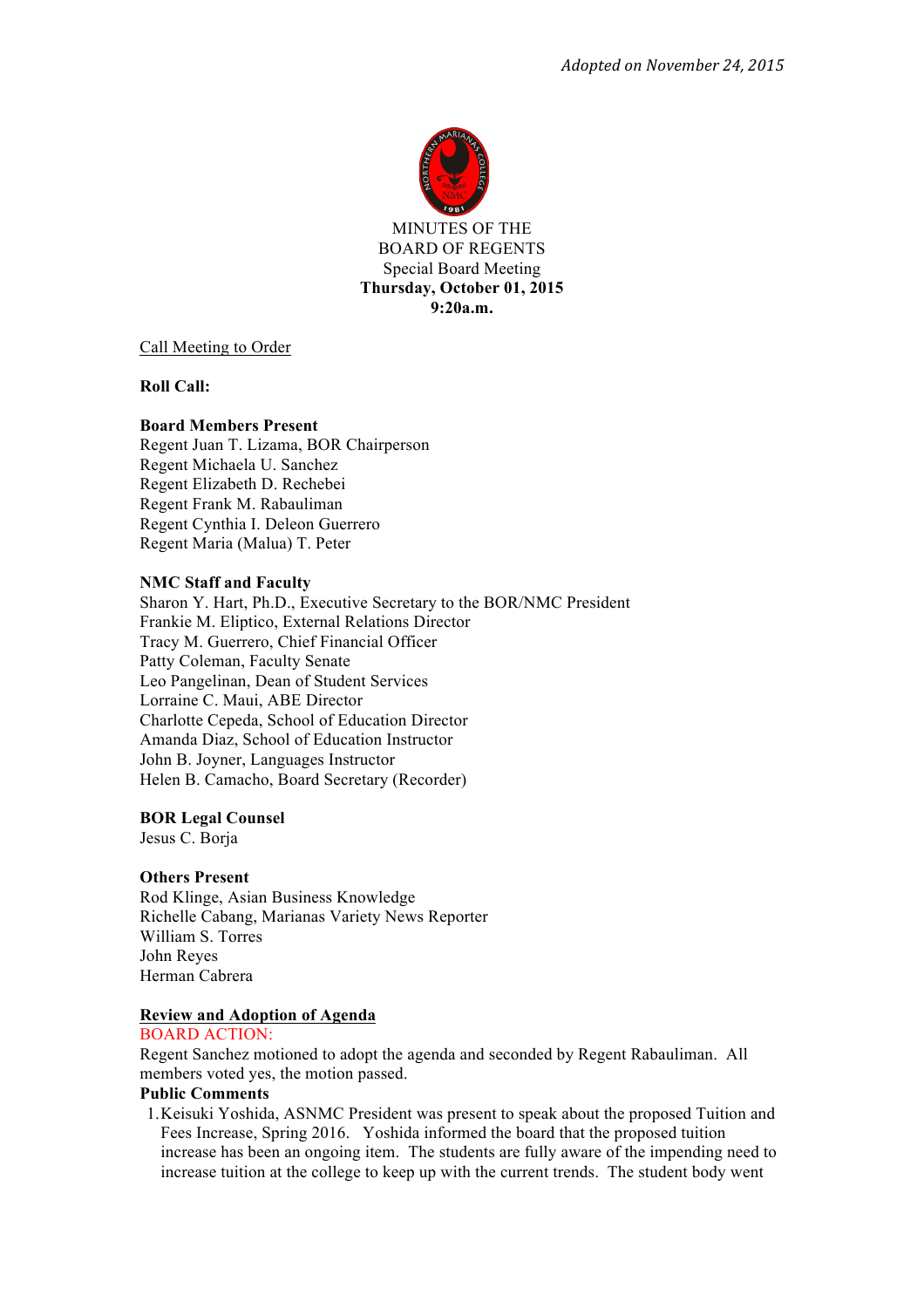out and sought the student's opinion on this issue and the end result was what they had expected. The students are not in favor of the increase, however, the student body also understand that it is inevitable. With that in mind, the ASNMC student officers support the increase but asked the board to consider the implementation of the increase in the summer of 2016. Keisuke concluded his presentation and thanked the board for the opportunity to speak today.

Chairperson Lizama introduced the next speaker, Mr. Felipe Atalig. He gave a brief background of Mr. Atalig and also reminisced about some pastime stories.

2. Mr. Atalig was present to speak to the board about the term of Mr. William S. Torres. He asked for the board to review the matter and give a fair analysis of the situation.

Mr. Atalig concluded his comments. Before Mr. Torres proceeded with his comments, he congratulated the student body president for his comments and eloquent explanation of the position taken on the proposed tuition increase.

3.Mr. Torres encouraged the board to go out and communicate to the greater community on how the proposed tuition increase will benefit the students. He also talked about the issue of his term as a board member and how the issue rests on the board pursuant to the provision in the constitution and pursuant to applicable statutes. He appeals for a decision from the college.

# **OLD BUSINESS:**

## **Tuition and Fees Increase, Spring 2016**

Leo Pangelinan, Dean of Student Services shared the proposed fee increase proposal as follows:

**Recommendation 1:** Increase Resident and Tuition Rate by 35%

**Recommendation 2:** Adopt New Fee Schedule

**Recommendation 3:** Establish a Banded Tuition Rate

**Recommendation 4:** Establish a Mechanism to Increase Tuition; Incrementally on an annual basis.

## **For the record Regent Peter arrived at 10:12a.m to attend the meeting.**

Here are some highlights from the PowerPoint presentation:

- Combined revenue from CNMI Appropriations & Tuition and Fees is insufficient to support the College's operations.
- For FY2016, the College submitted a \$8.4 million need for personnel and utilities expenses; \$7.1 million need for program operational expenses.
- A graph showing the Trend in CNMI Support vs FTE Enrollment: 45% decline FY2016 as compared to FY2003
- CNMI Support vs NMC Requests
- College plan to inform Key Stakeholders: Press conference; Update Tuition and Fee Schedule; Meetings with academic advisors and staff; Deans and CFO host public forums; MT and ASNMC work to measure impact on students and identify respond to extenuating
- Regional Comparison of Resident Tuition per Credit Hour: NMC is the lowest in the region!
- Financial Impact on Students and Affordability: Cost of attendance; Financial Aid; Cash Back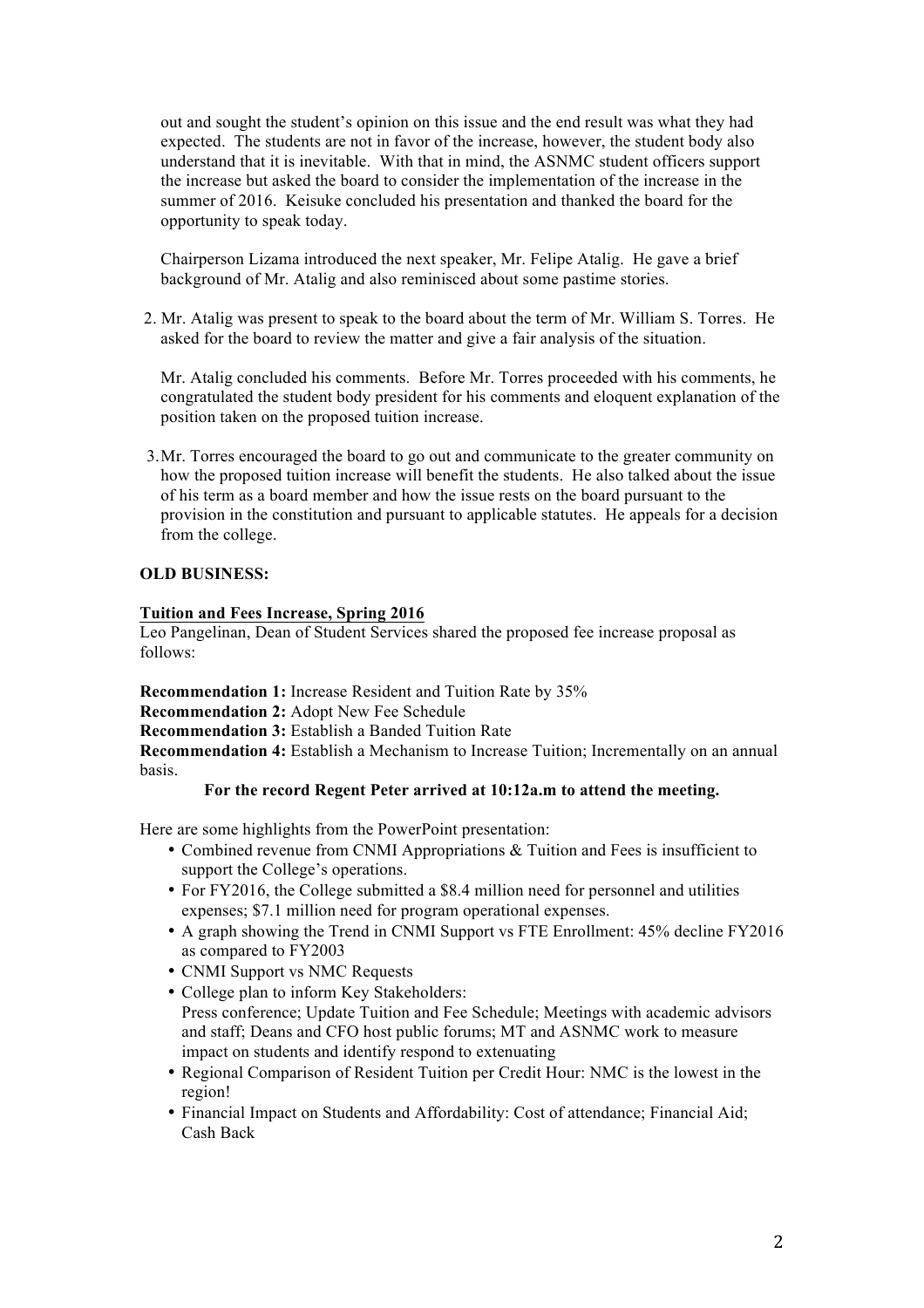Break was called at 11:12a.m. Break ended at 11:26a.m. Chairperson Lizama called the meeting back to order.

# **Tuition and Fees Increase, Spring 2016 (Con't)**

BOARD ACTION: Regent Rabauliman motioned to adopt the Tuition and Fee increase of 35% as well as the Banded Tuition and seconded by Regent Rechebei. Discussion: Chairperson Lizama clarified that the motion is to adopt the increase and the Banded tuition. Furthermore, the question is whether to incorporate the gradual increase over a period of time. Regent Rechebei clarified that it was agreed that the board will discuss the gradual increase at a another time.

Regent Rabauliman reiterated that his earlier statement was a motion to adopt the increase in tuition and fees (35%) as well as the Banded Tuition. Chairperson Lizama acknowledged the motion but also motioned that the board consider Dean Leo's request to incorporate the gradual increase. Regent Rabauliman indicated that if it pleases the board, he was hoping that the board could review this matter further at the committee level. Chairperson Lizama agreed and withdrew his motion.

Regent Peter requested for a few minutes break. All members agreed and break was called at 11:32a.m. The meeting was called back to order at 11:39a.m.

After coming back from the break, Regent Rechebei said the matter before them is whether to defer the implementation for November when the board receives additional information from the college.

Chairperson Lizama reiterated that the motion is to approve the recommendation of A&B, C will come later after further consideration by the committee to address Dean Leo's request to consider the gradual increase in tuition. President Hart emphasized that the board needs to make a decision on the proposed tuition increase as well as the date of implementation. She added that the timeline is absolutely critical. This way the college can plan ahead and the students can also do the same. Regent Peter inquired about the facilities fee and how it will be spent. Tracy Guerrero, CFO indicated that the scholarship and SHEFA monies covers anything associated with Tuition and Fees. Dean Leo added that the monies doesn't come directly to the college, it goes to the students. Dean Leo provided an analysis.

After much discussion, Chairperson Lizama called for the vote. All members voted yes, the motion passed. Regent Deleon Guerrero abstained.

# **Implementation Timeline**

Chairperson Lizama called for any motion on the timeline.

BOARD ACTION: Regent Peter motioned that the increase will be implemented in the Fall 2016 and seconded by Regent Sanchez. Discussion: President Hart provided some comments where she indicated that the college has given the board the information to be able to move forward in implementing the increase in the Spring 2016. After much discussion, Chairperson Lizama called for the vote that the implantation will be in the Fall 2016. All members voted yes, the motion passed. Regent Deleon Guerrero abstained.

# **Board Policy No. 1004 – Compensation of Board Members**

BOARD ACTION: Regent Rabauliman motioned to adopt the revised policy and seconded by Regent Rechebei. All members voted yes, the motion passed. This policy is adopted as amended.